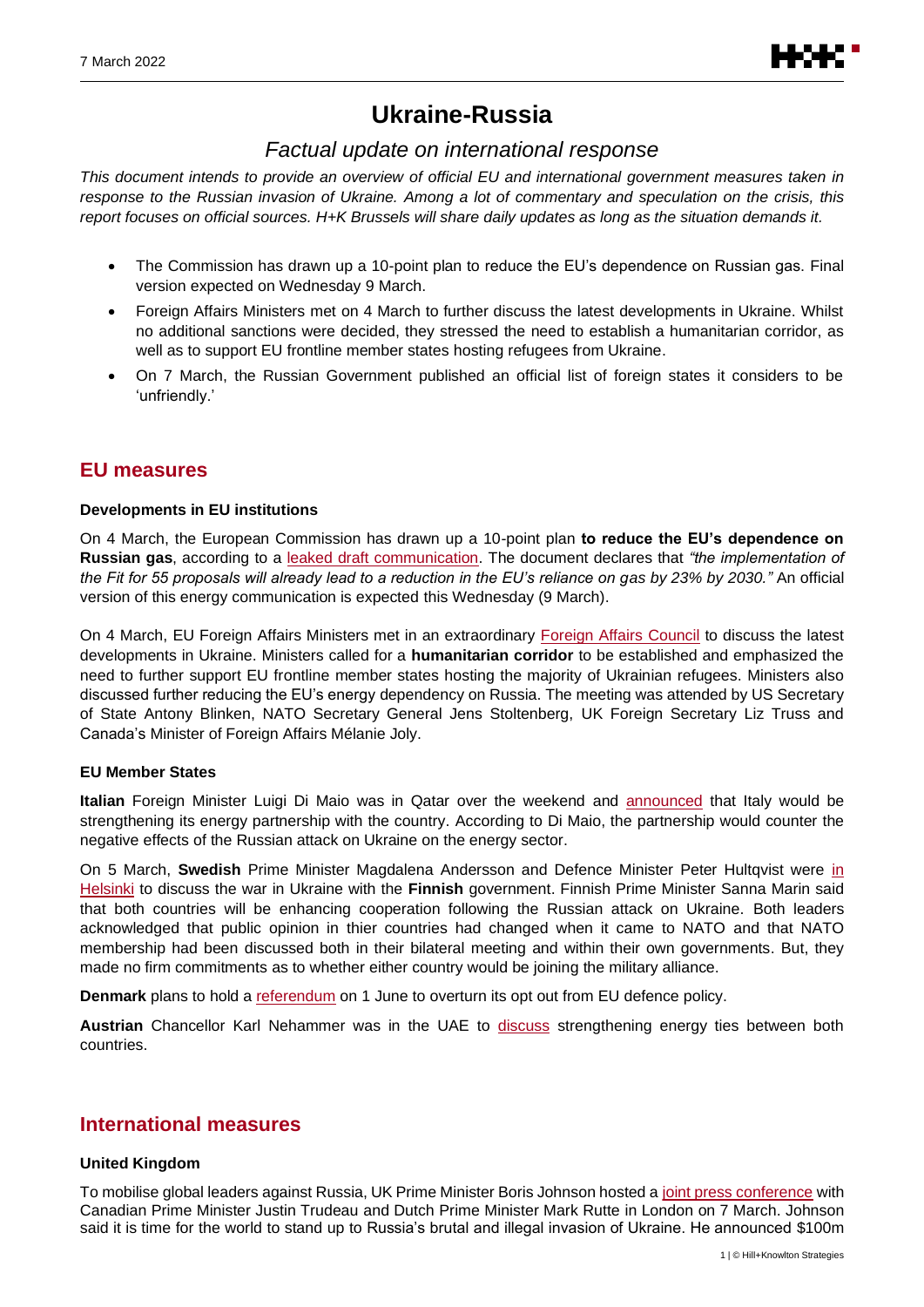

humanitarian aid in addition to providing training to Ukrainian soldiers and supplying them with more weapons. The UK also pledged up to \$500 million of Multilateral Development Bank financing.

#### **Canada**

On 7 March, **Prime Minister Justin Trudeau** [announced](https://www.youtube.com/watch?v=7UZ_DE88Nk8) sanctions on a further 10 Russians including former and current government officials that closely support President Putin. Trudeau said the designated individuals were suggested by Alexei Navalny, the Russian opposition leader.

#### **US**

On 5 March, President Joe Biden had a phone call with Ukrainian President Zelenskyy and [commende](https://www.whitehouse.gov/briefing-room/statements-releases/2022/03/05/readout-of-president-bidens-call-with-president-zelenskyy-of-ukraine-6/)d the bravery of the Ukrainian people and military. President Biden also condemned Russia and expressed concerns over the Zaporizhzhia nuclear power plant which was attacked by Russian forces last week. Biden welcomed the decision by Visa and Mastercard to halt their services in Russia and noted that he is working closely with allies and partners to inflict even more economic pain on Russia for invading Ukraine.

Upon his visit to Moldova on 6 March, US Secretary Antony Blinken [pledged](https://www.state.gov/secretary-antony-j-blinken-on-cnn-state-of-the-union-with-jake-tapper/) to increase pressure on Russia through further sanctions and warned that Russia has a military advantage that the European allies are finding difficult to counter. Therefore, the conflict in Ukraine may last for some time.

### **Russian retaliatory measures**

On 7 March, the Russian Government [published](http://government.ru/docs/44745/) an official list of foreign states it considers to be 'unfriendly.' Business dealings in Russia involving these countries will now require special government authorisation.

The full [list](http://static.government.ru/media/files/wj1HD7RqdPSxAmDlaisqG2zugWdz8Vc1.pdf) of countries and territories considered unfriendly by the Russian government includes: Australia, Albania, Andorra, United Kingdom, including Jersey, Anguilla, British Virgin Islands, Gibraltar, the member states of the European Union, Iceland, Canada, Liechtenstein, Micronesia, Monaco, New Zealand, Norway, Republic of Korea, San Marino, North Macedonia, Singapore, the United States, Taiwan, Ukraine, Montenegro, Switzerland and Japan.

## **Upcoming meetings**

**7 March** – European Parliament (agenda can be found [here\)](https://www.europarl.europa.eu/news/en/agenda/weekly-agenda)

- Parliamentary Committee on the Environment, Public Health and Food Safety (ENVI) will convene an extraordinary meeting.
	- $\circ$  Exchange of views with Executive Vice-President Frans Timmermans on the effects of the war in Ukraine on climate policies and on the European Green Deal.
	- o Kick-off (+/- 19:15 local time, Strasbourg)
	- o End of meeting (+/- 20:45 local time, Strasbourg)
	- o Meeting will be livestreamed (watch [here\)](https://multimedia.europarl.europa.eu/en/webstreaming?d=20220307&lv=COMMITTEES)
- **8 March** European Parliament (agenda can be found [here\)](https://www.europarl.europa.eu/news/en/agenda/weekly-agenda/2022-10#agenda-day20220308)
	- Plenary session:
		- o MEPs will debate about the deterioration of the situation of refugees as a consequence of the Russian aggression against Ukraine and the rising energy prices and market manipulation on the gas market.
		- o Kick-off (+/- 15:00 local time, Strasbourg)
		- o End of meeting (23:00 local time, Strasbourg)
		- o The Plenary will be livestreamed [here](https://www.europarl.europa.eu/plenary/en/home.html)
- **9 March** European Parliament (agenda can be found [here\)](https://www.europarl.europa.eu/doceo/document/OJQ-9-2022-03-09_EN.html)
	- Plenary session: